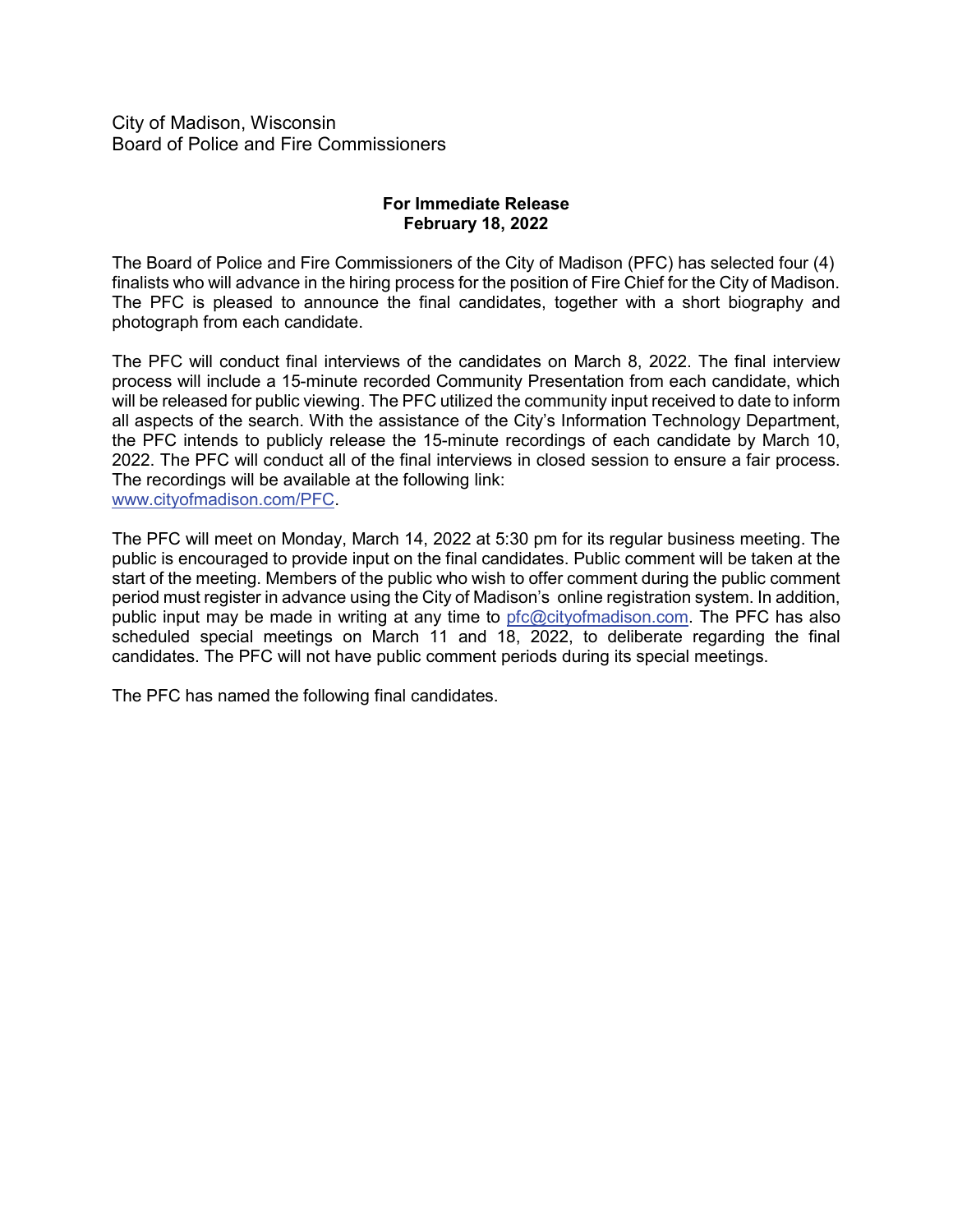# **Scott K. Bavery**



As a native of Madison, Scott Bavery is a dedicated and safety-oriented Assistant Fire Chief that offers a vision-driven approach to decision making, strategic planning, and tactical implementation that he's excited to bring to the Madison Fire Chief position. Scott has established a reputation as a transformational leader who is driven by challenge, undeterred by obstacles, and committed to furthering standards of excellence to promote transparency and influence positive change in our community.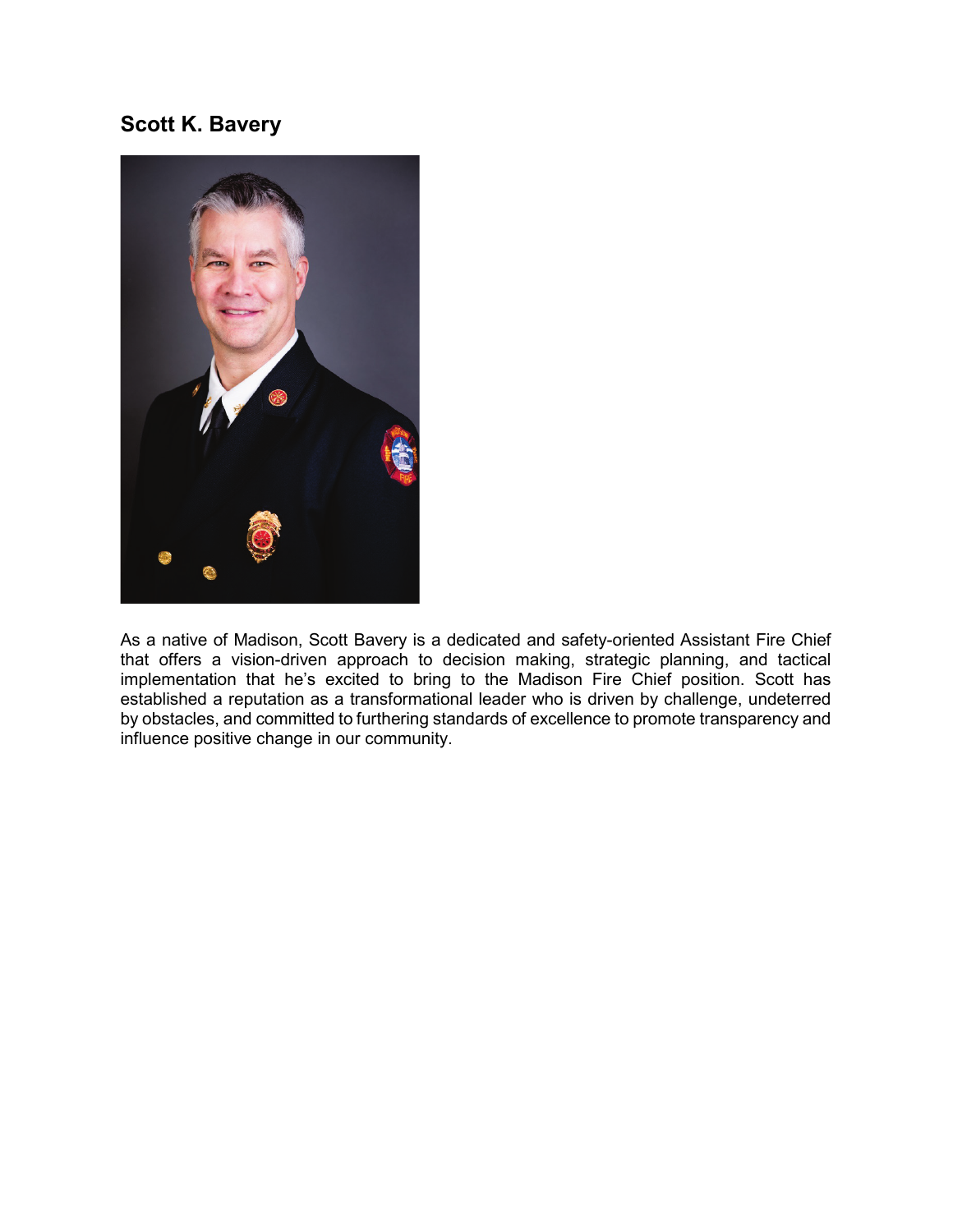# **Tracy L. Burrus**



Tracy Burrus began her firefighting career with the City of Macomb, IL Fire Department in 1995 where she progressed to the rank of Fire Lieutenant. She has been a Madison resident since relocating to the City in 2001 to accept a position with the Fire Department and has served in the roles of Firefighter/EMT, Training Officer, Apparatus Engineer, Fire Lieutenant, Division Chief of Training, and Assistant Chief of Personnel. She has a Bachelor's Degree in Sociology/Psychology from Western Illinois University and is a U.S. Army Veteran, having served as a diesel mechanic and achieving the rank of Sergeant/E5.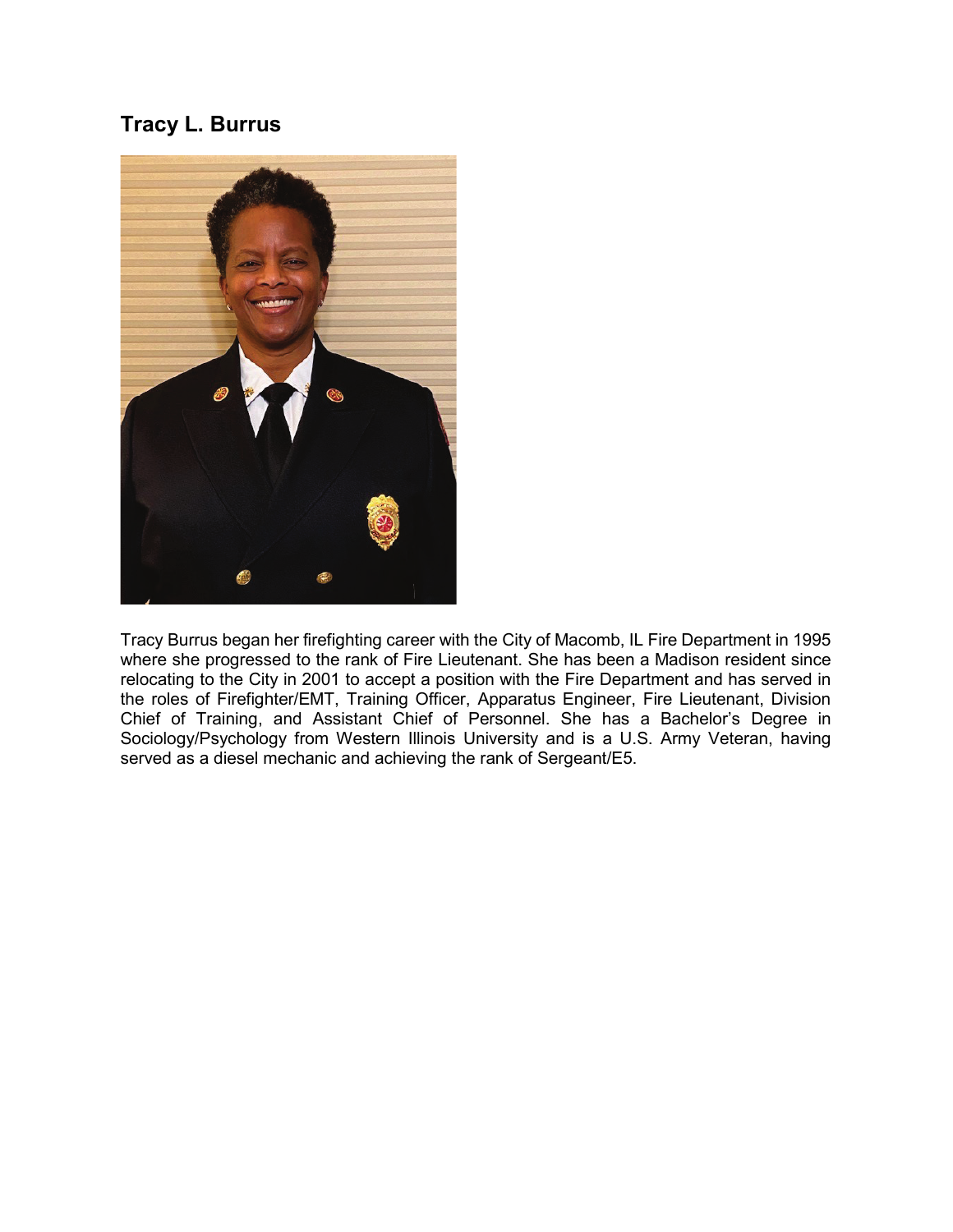### **Chris P. Carbon**



Chris Carbon is a lifelong "Madisonian", having attended Madison West High School, as well as graduating from the UW-Madison with a Bachelor of Science degree. He has been involved in the fire and EMS services beginning in 1992, and has been with the City of Madison Fire Department since 1999 serving in the roles of Firefighter, Paramedic, Lieutenant, Training Officer, and has been heavily involved in community paramedicine. Chris is married with three school-aged children and is presently the Division Chief overseeing Emergency Medical Services (EMS) Training and Logistics.